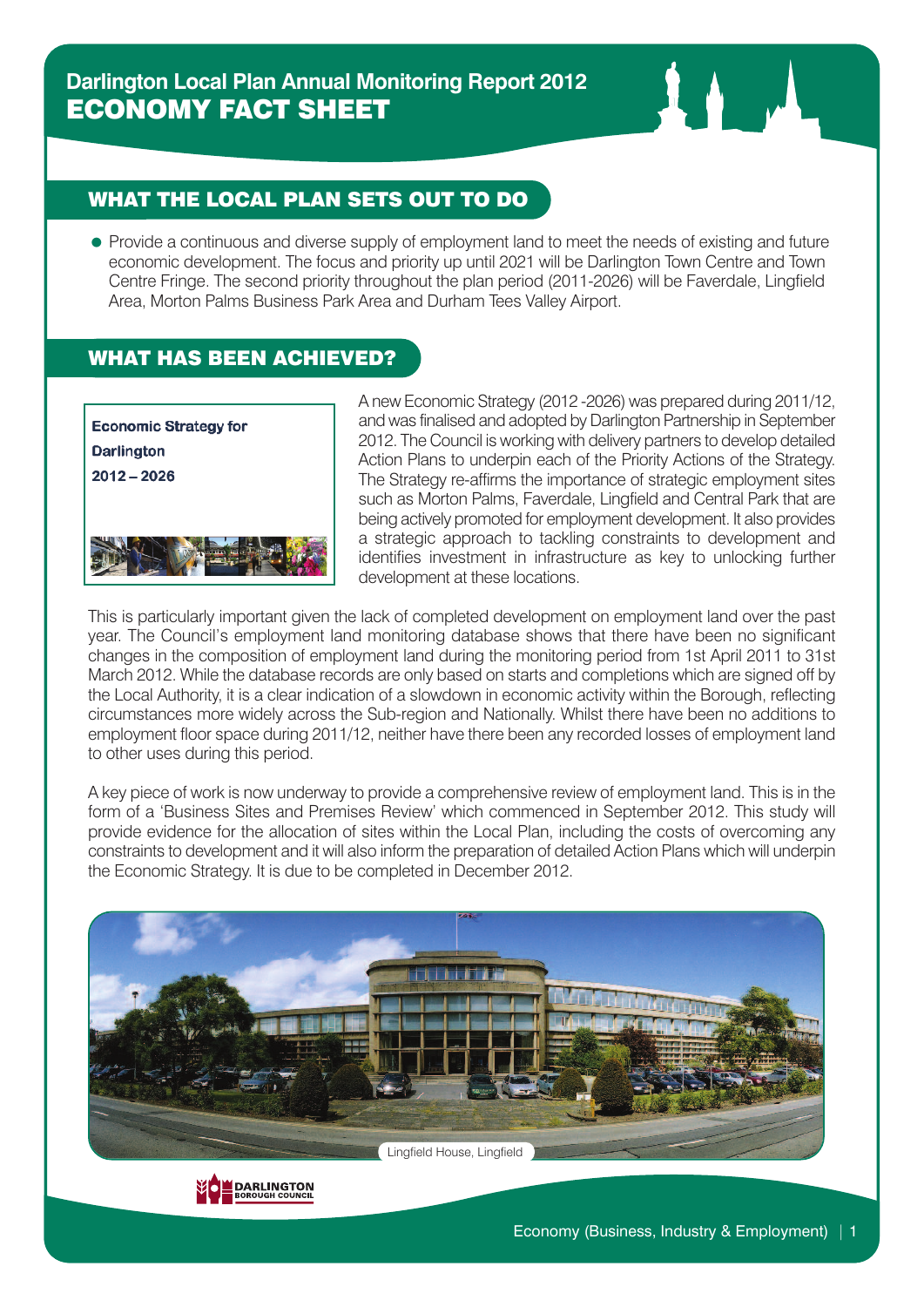Work is continuing on projects that will help to unlock development at strategic employment locations in the medium to long term as set out below.

**Town Centre:** Planning permission has been granted for the Northern Echo offices to be converted into a department store. Reconfiguration of the building and change of use would create 5,516m<sup>2</sup> of additional A1 retail floor space. On the edge of the Town Centre, Sainsbury's supermarket has completed a 2,323m2 expansion of retail floor space. A developer has been selected by the Council to deliver a cinema multiplex and associated food and drink facilities on land to the south of the Town Hall, in the Feethams area of the Town Centre. This will create an additional 13,000m2 of leisure and retail space.

**Town Centre Fringe:** In May/June 2012, the Council consulted residents, businesses and stakeholders on a draft masterplan for the regeneration of this area over the next 15-20 years. The area has the potential to accommodate around 650 new homes, around 22,225m<sup>2</sup> of commercial space and office space, as well as leisure and recreation opportunities, to add a new dimension to the Town's offer.





Central Park Masterplan, May 2012 (image: IDP Partnerships)

**Central Park:** In August 2011, Central Park was approved as one of 12 sites in the Tees Valley Enterprise Zone (EZ). EZ status covers the Commercial Quarter of a wider priority regeneration scheme close to Darlington's Town Centre, which will include new employment, leisure and recreational uses and up to 500 new homes.

Enterprise Zone status brings business rate relief, simplified planning rules and superfast broad band, aimed at supporting and facilitating the emerging and fast-growing digital sector.

A Local Development Order is also in place permitting development for all business (B1) land uses, with limited retail (A1), café and restaurant (A3) and drinking establishment (A4) uses where this helps to sustain the viability and vitality of Central Park.

In September 2012, planning permission was granted for a hybrid planning application, reflecting a revised Master Plan (May 2012). This paves the way for development to commence on the first phase of housing in 2014/15, but the Commercial Quarter is not expected to be implemented until 2016/17.

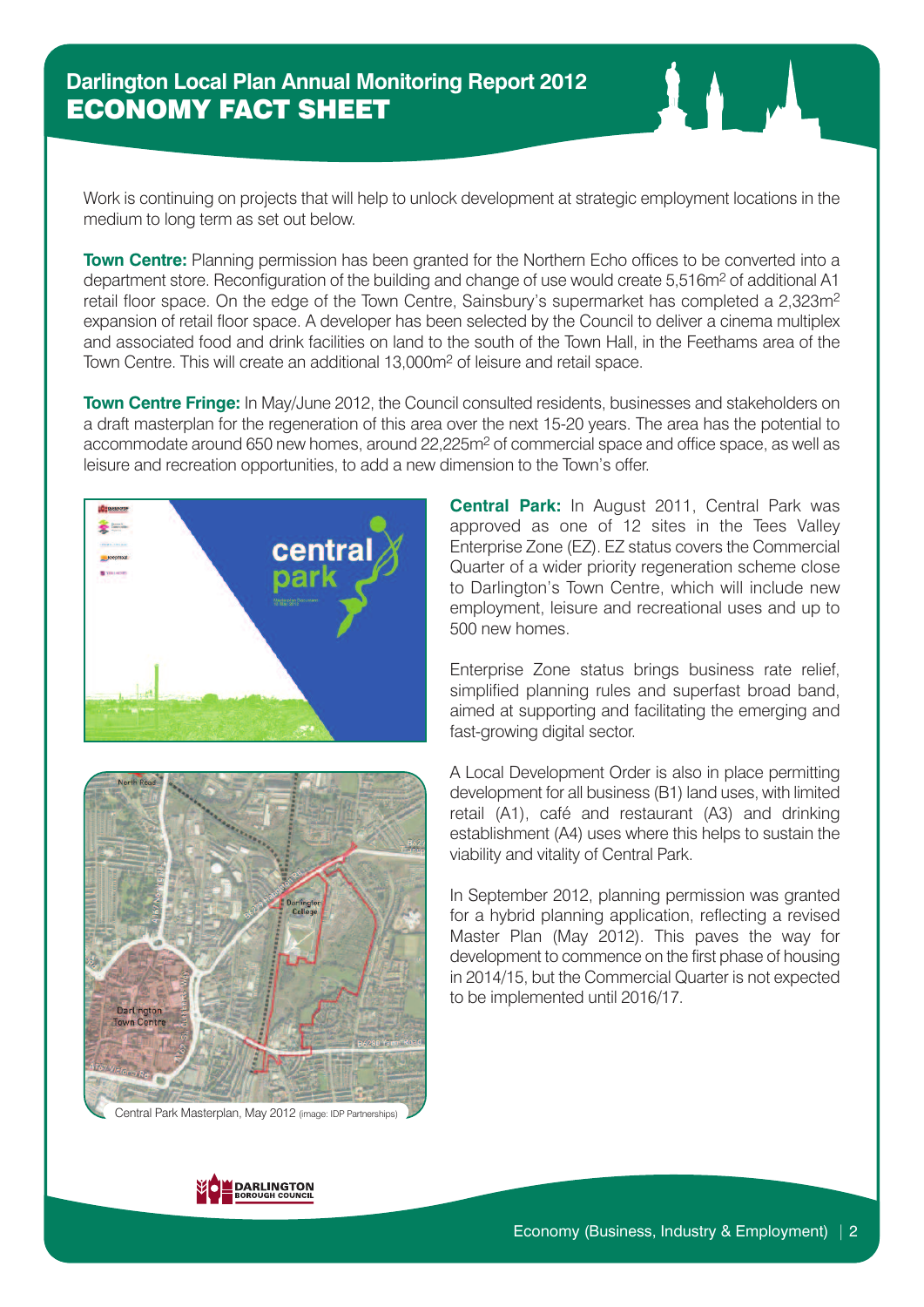**Faverdale:** Newton Aycliffe based company Tekmar, who specialise in marine engineering solutions, moved onto the Faverdale East Business Park, acquiring a 1,858m<sup>2</sup> unit.

**Lingfield Area:** The security firm AEL Systems leased 92.9m<sup>2</sup> of office and 92.9m<sup>2</sup> of storage space at Lingfield Point to allow it to expand into the solar power sector. Offices that form part of the former Paton & Baldwins wool factory at Lingfield Point, named YARN, have been occupied by a number of businesses, including First Software Solutions, Avec Training Partnership, VoiceAbility, Capital Accounts, ROVIN Energy, LighterLife, Mintronics and Para-sols. Four Seasons Healthcare continue to expand their base at Lingfield Point.

**Morton Palms Business Park Area:** Development of the 8ha former Torringtons site, which has stood vacant since 2003, commenced this year, and is due to be completed in phases. This will provide some 1665m2 of B2 floor space and some 57,630m2 of B2/B8 floor space. It also includes a Toby Inn restaurant which is now complete and a Travel Lodge is under construction.

**Durham Tees Valley Airport:** Following the recent disappointment arising from the refusal of the application for Regional Growth Funding, the Council is currently working with joint owners, the Peel Group, to develop plans which will sustain the Airport and support new employment development.



Pioneer House, Morton Palms **Durham Tees Valley Airport** 



Also during this period, specific activity for existing businesses across other employment areas in the Borough included:

**Yarm Road Industrial Area:** Cleveland Bridge secured a contract worth over £35 million to build over 200 bridges for the Sri Lankan Government. Family-run Stone Technical Services, based on Kellaw Road, won four new contracts as it continues to grow nationwide working with some of the leading architectural and building practices in the country.

**Albert Hill Industrial Area:** Henry Williams Limited at Albert Hill, won a contract to supply two of the UK's biggest road schemes. Mech-tool Engineering invested over £500,000 in new machinery, allowing it to make the majority of its machinery in-house. It previously contracted out more than half of its steel pressing work.